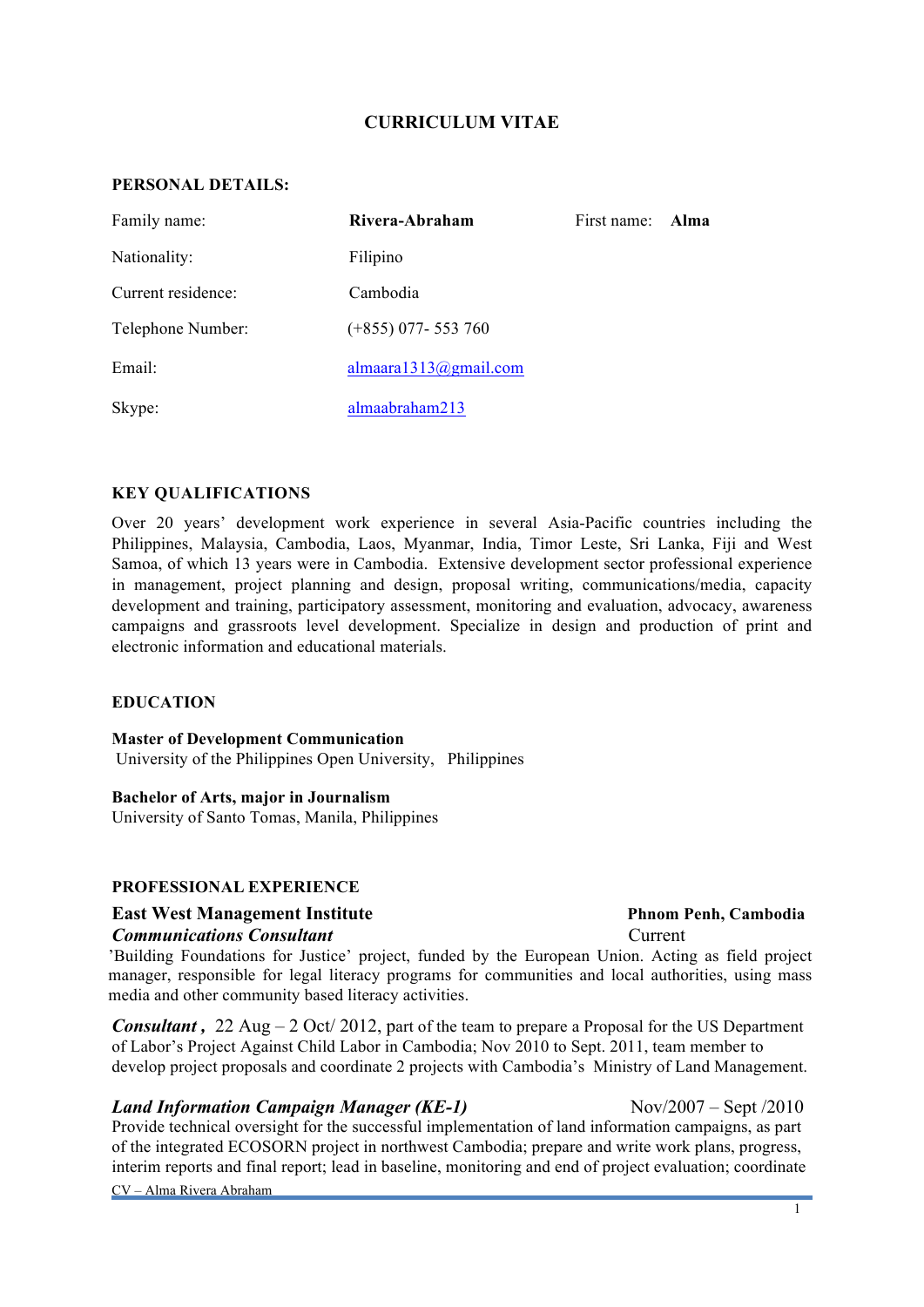with EU, government partner MLMUPC, other contractors and local leaders; supervise and direct media advocacy and awareness campaigns and mobile road shows; design, develop, produce and disseminate IEC materials.

### *Training Coordinator/Main Researcher* Jun 2012 –May/ 2013

For the Disabilities and Arts and Disability and Research Projects under the Disability Initiative for Disability Inclusion (CIDI) of the Australian Red Cross funded by AusAID held in Banteay Meanchey province. Writer for the two (2) initial project proposals and follow-up proposals, progress and final reports. Main Researcher/Writer for the Disability and Research Project on the impact of new technologies among young people with disabilities with printed and film research outputs presented during the CIDI evaluation meeting. Training Coordinator for a complementary Arts project for disabled children and for the TV program featuring the children's works broadcast on national television. Co-manager and writer for a coffee table book featuring the children's arts works.

# **Daughters of Charity (DC) of Saint Vincent de Paul Phnom Penh, Cambodia**

*Project Evaluator* Sept – Dec/ 2012 Conduct end of project evaluation of the 3-year project 'Promotion of Sustainable Quality Life through Integrated Health Program' in two target villages, Phnom Dambong and Kruchap Leu, in Pailin district, Pailin Province.

### *Training Facilitator* Jan-Feb/2012

Design and facilitate a week-long training on prevention of human trafficking for DC staff from Phnom Penh, Takeo and Pailin.

### **UNICEF** Dili, Timor Leste

# *Consultant to develop a Handbook for Children's Radio Program* Sept-Dec/2011

Develop 13-module Facilitators' and Children's Handbook for the children's radio program, 'Voices of Children', with supplementary visual aids consisting of 13-module video scripts and Power Point slides. Also, conduct baseline assessments in 5 community radio stations, develop 2 Training Guides and facilitate two (2) Training of Trainers for journalists and the children's adult facilitators.

# **Cambodia Development Research Institute (CDRI) Phnom Penh**

*Training Facilitator*16 Mar/ 2010 Conduct a half-day session on "Other Research Outputs and Formats for Wider Dissemination" for CDRI staff.

# **Cambodian HIV/AIDS Education and Care (CHEC) Phnom Penh**

**Consultant Writer and Trainer <b>Consultant Writer and Trainer Consultant Media 2007** Develop a 23 module, 5-day training manual on Reproductive Health and Life Skills and HIV/AIDS in English, translated to Khmer for CHEC Training Program and conduct 5-day training for the CHEC Trainers on how to use the manual.

# Food and Agriculture Organization (FAO) Phnom Penh, Cambodia

### **Training Consultant Consultant Oct** 2007

Develop training modules and conduct 2, Training of Trainers on behavior change communications to prevent avian influenza (H5N1); guest facilitator of an OiE workshop for animal health workers.

### **Action IEC** Phnom Penh, Cambodia

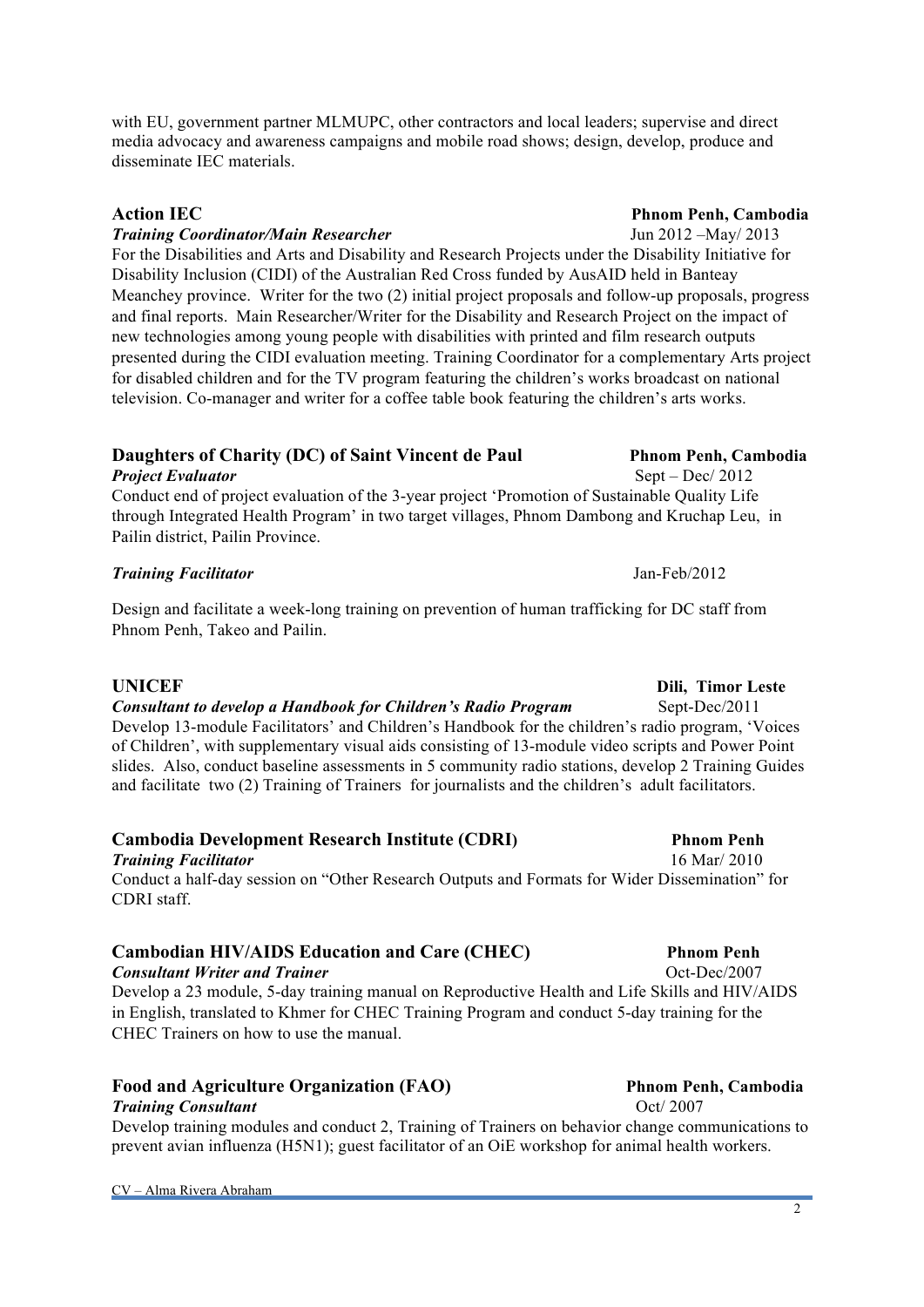### **Training Consultant May** 2007

Develop training programs and conduct 3 communications workshops on Avian Influenza Prevention for government and private journalists. Work closely with staff of the Ministry of Information in organizing and coordinating activities for the training.

# **Academy for Educational Development Laos and Cambodia**

### *Communications Consultant* Jan/2006-Jun/2007

For the USAID-funded Avian Influenza (AI) Behavior Change Communication (BCC) in Laos and Cambodia. In Laos, assist the Lao Journalists Association (LJA) and Lao Women's Union (LWU) to prepare proposals, conduct media trainings for the LJA provincial officials on AI prevention, conduct advocacy and communicating AI prevention workshops and events for LWU, develop a Training Manual on BCC for AI Prevention and conduct Training for Trainers. In Cambodia, assist AED and UNICEF staff to train partners and train AVSF trainers on AI prevention.

# **UNICEF Myanmar/Livestock Breeding and Veterinary Department Yangon, Myanmar** *Radio Trainer* Nov-Dec/ 2006

Develop curriculum and conduct a three-week radio production training for 33 radio broadcast journalists and information officers from other agencies.

### **Health Unlimited (HU), is now known as Health Poverty Action Lao PDR**  *Team Leader/ Technical and Management Adviser Nov 2003-Jan 2006*

Project on Adolescent Sexual and Reproductive Health (SRH) in three southern provinces of Saravan, Sekong and Attapeu*,* as part of the Reproductive Health Initiative for Youth in Asia (RHIYA). Manage day to day operations, project funds, reports to donors, represent Health Unlimited in various forums, coordinate activities with 5 district-level agencies, design, conduct and report a complementary baseline needs assessment on 6 target districts, implement innovative SRH outreach programs - peer education, life skills training and community drama for young people, lead to conduct mobile health and medical outreach, train staff and and Lao Youth Union partners on communications and media skills (script writing, communicating for advocacy and live drama production), train partners on report writing and preparing activity proposal), produce SRH radio programs, build a simple radio program studio, train partners to present gender- themed live performances and mentor Lao counterpart to take over project management. Oversee other ongoing and starting HU projects.

### **Asian-Pacific Resource and Research Centre for Women Kuala Lumpur, Malaysia** *Interim Program Coordinator* Jan-Sept/ 2003

Coordinate and organize a regional seminar and book launch of '*Access to Quality Gender-sensitive Health Services',* assist in improving inputs for the ARROW website, develop proposals to fund a round table ICPD +10 review and coordinate programs for ARROW's 10th year anniversary celebration.

### Cambodia Communication Institute (CCI) **Philade Philade Philade Phnom Penh, Cambodia** *Lecturer* Nov 2001-Jan/ 2002

Teach the subjects on Community Radio and Community Newspaper for 34 working journalists as part of a 1-year Certificate course in Journalism.

3

# **UNICEF** Phnom Penh, Cambodia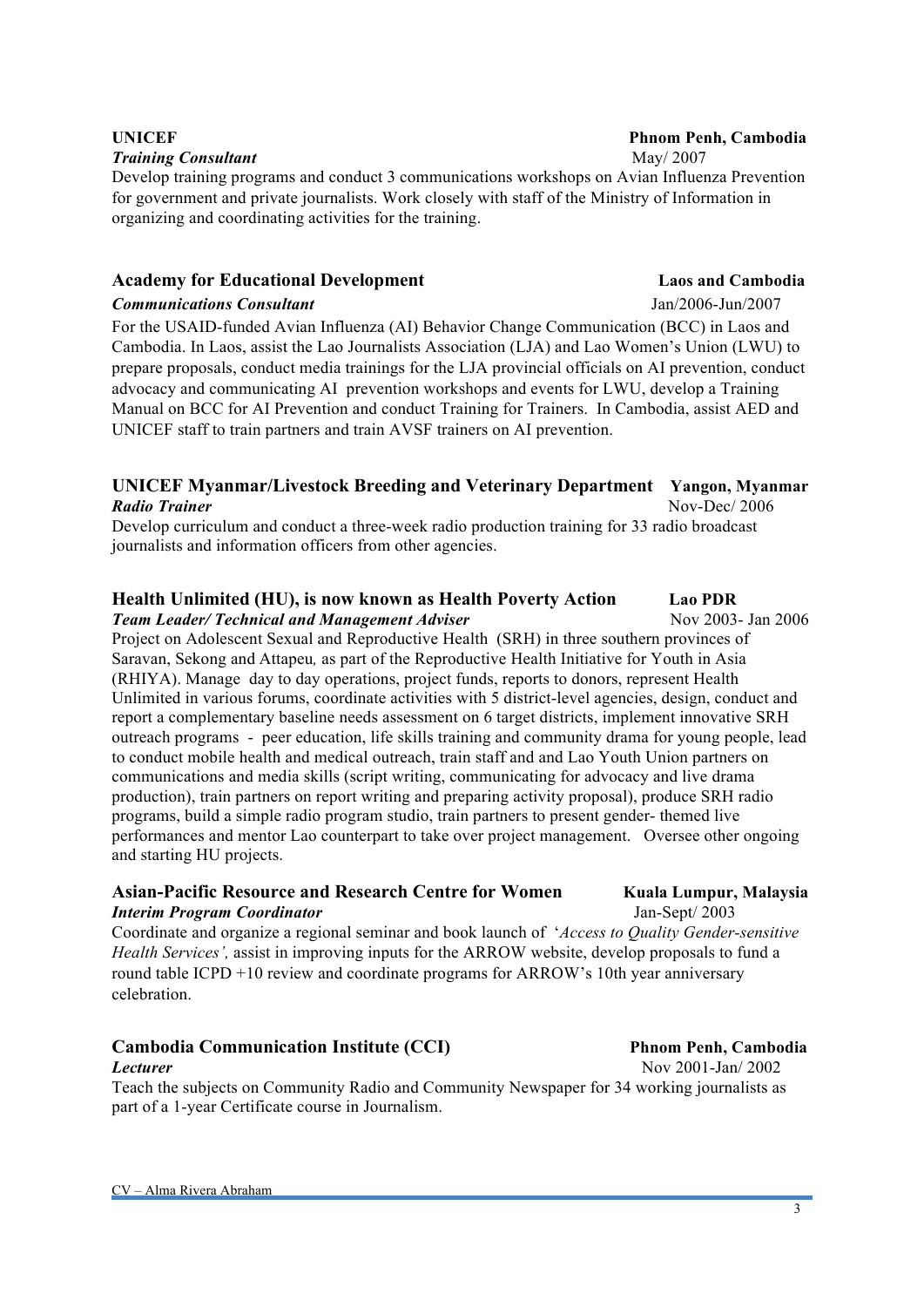### **Health Unlimited (Now Health Poverty Action) Phanel Phnom Penh, Cambodia** *Media Development Adviser / Project Manager* Jan 1996-July/ 2001

From 1996 to 1998, organize a Media Support Unit (MSU) to monitor media reports and other activities on reproductive health, maternal and child health (MCH) and HIV/AIDS, organize and conduct two campaigns - on birth spacing (BS) and HIV/AIDS Prevention, conduct trainings on BS and HIV/AIDS, produce several awareness and educational materials on HIV/AIDS and BS. From **1998 to 2001**, as the *Project Manager* for the Cambodian Health Education Media Service (CHEMS), manage project operations including supervision of 11 national staff, lead in strategic planning for the project's localization, manage project's funds, report project progress, represent Health Unlimited in forums, train staff in radio production, conduct several trainings and campaigns on Sexual and Reproductive Health (SRH), HIV/AIDS prevention and other media-skills training; set up a radio recording studio, and lead in the development and production of youth-oriented media advocacy activities – the radio program "*Especially for you young people*", the radio soap opera *"Lotus on Muddy Lake"* and an *'Agony Aunt'* column in a popular magazine.

### **Asia-Pacific Institute for Broadcasting Development (AIBD Kuala Lumpur, Malaysia**  *Associate Trainer* Jan 1991-Dec 1995

Conduct and coordinate training courses on radio production, management and issue-based trainings (e.g. HIV/AIDS prevention programs, environmental protection, public service programs, role of women in broadcast management) in AIBD member countries – Malaysia, the Philippines, Laos, Fiji, Samoa, India and Sri Lanka; develop training modules and curriculums; select Resource Persons and courses' participants; assist in preparing proposals for funding training courses.

### **Philippine Broadcasting Service, Office of the Press Secretary Manila, Philippines**  *Broadcast Journalist* Jun 1980-Dec 1990

Producer, senior reporter and feature writer in the government AM (then Voice of the Philippines) and one of the FM Radio stations (then DWBR-FM). Prepare public service program scripts and human stories to be featured in various radio programs, produce a 5-day-a-week public affairs programs and small program segments for other radio programs, produce and present a weekly musical program, produce a weekly business program and the five-day, 10-minute business news round up for DWBR-FM, gather and produce news reports from the field.

# **LANGUAGES:**

Filipino: Proficient – speak, read, write English: Proficient - speak, read, write Khmer: Fair – speak and understand spoken Khmer Bahasa Malayu (BM): Good - speak, read and understand spoken BM Lao: Fair – speak and understand

**COMPUTER SKILLS:** MS Office (Word, Power Point, Excel, Publisher), Adobe Audio Edition, internet based research, social media.

**CREATIVE SKILLS:** Radio production, live performance coaching/directing, design and development of educational media materials, scriptwriting (radio, video, stage)